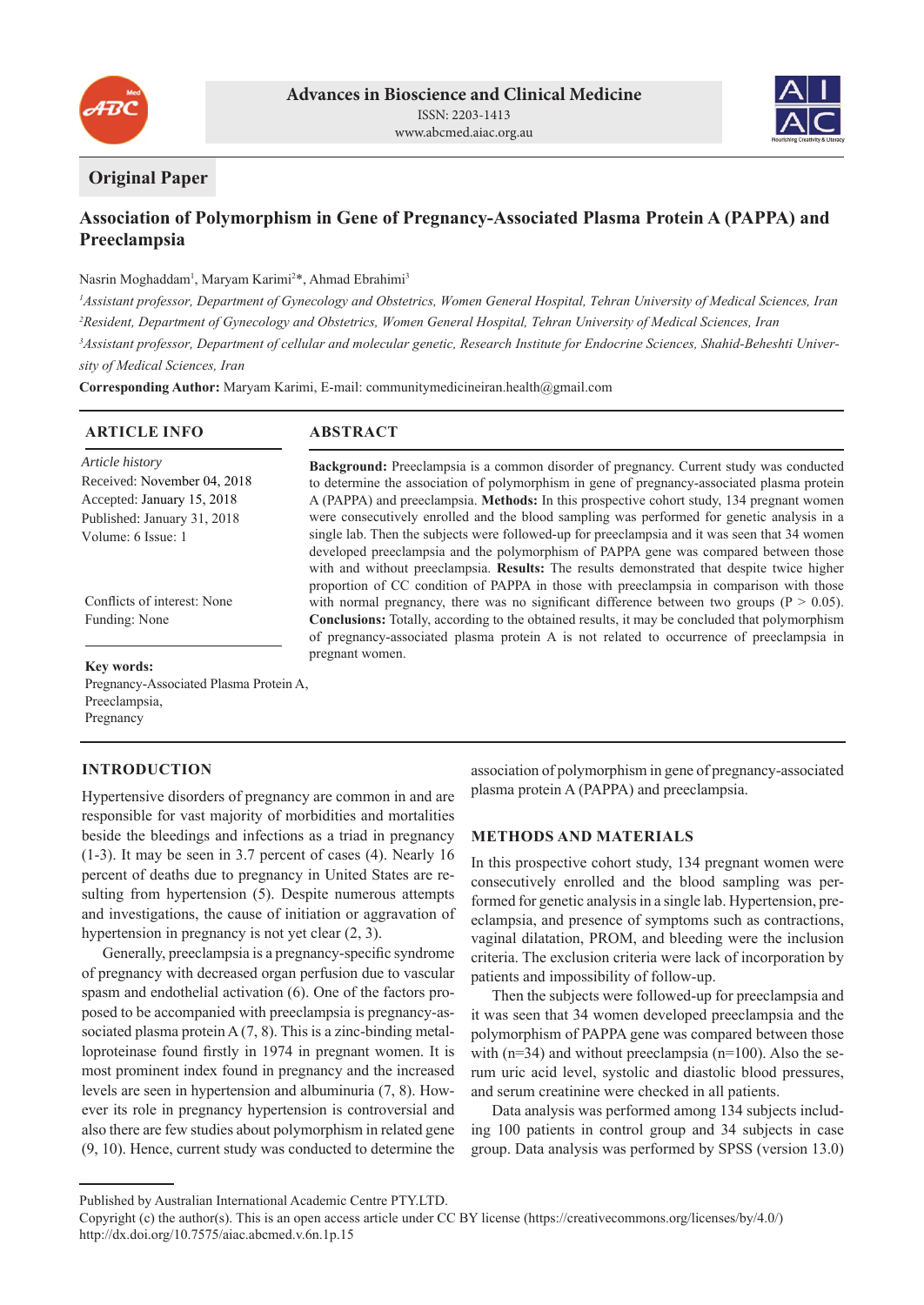| <b>HADIC 1.</b> IVICALI REDUCTION y HIGHCCS |                   |                 |      |      |            |  |
|---------------------------------------------|-------------------|-----------------|------|------|------------|--|
|                                             | <b>Creatinine</b> | <b>Platelet</b> | AST  | ALT  | <b>LDH</b> |  |
| Mean                                        | 0.79              | 246941.2        | 21.4 | 22.5 | 206.1      |  |
| <b>Standard Deviation</b>                   | 0.15              | 79372.1         | 9.5  | 12.6 | 139.6      |  |
| Minimum                                     | 0.4               | 123000          |      |      | 95         |  |
| Maximum                                     |                   | 477000          | 48   | 52   | 628        |  |

**Table 1.** Mean laboratory indices

**Table 2.** Frequency distribution of different PAPPA polymorphism in subjects with and without preeclampsia

| Group   |              | <b>Type of PAPPA polymorphism</b> |               |              |  |
|---------|--------------|-----------------------------------|---------------|--------------|--|
|         | AА           | AC-                               | $\bf CC$      |              |  |
| Case    | $6(17.6\%)$  | $17(50\%)$                        | 11 $(32.4\%)$ | $34(100\%)$  |  |
| Control | 22(22%)      | 62(62%)                           | $16(16\%)$    | $100(100\%)$ |  |
| Total   | $28(20.9\%)$ | 79 (59%)                          | $27(20.1\%)$  | $134(100\%)$ |  |

software [Statistical Procedures for Social Sciences; Chicago, Illinois, USA]. Chi-Square test was used for comparison between groups and was considered statistically significant at P values less than 0.05.

#### **RESULTS**

The mean  $(±$  standard deviation) age, gravidity, and living child count were  $29.88 \pm 5.6$ ,  $1.82 \pm 1.1$ , and  $1.12 \pm 0.5$ , respectively. The age range was from 21 to 45 years. Among the subjects 29.4%, 11.8%, and 8.8% had hypertension, intra-uterine growth retardation, and diabetes mellitus, respectively. The mean laboratory indices are shown in Table 1.

Among the subjects 26.5% had protein in 24-hour urine including 14.75% one-plus, 8.85% two-plus, and 2.9% three plus. However the frequency of CC genotype in case group was two times as this rate in control group (Table 2); there was no significant difference between two groups (P=0.121).

#### **DISCUSSION**

To reduce the rate of preeclampsia and prevention of recurrence of this problem in next pregnancies, in this study the association of PAPPA and preeclampsia was evaluated. We found no significant difference between subjects with and without preeclampsia about serum level of PAPPA showing no significant association between PAPPA and preeclampsia. Muravská et al evaluated the association of high-risk pregnancy with preeclampsia, IUGR, preterm labor, and intrahepatic cholestasis and found that TT genotype with Cys327Cys polymorphism was more common in preeclampsia subjects  $(11)$ .

About the serum level of PAPPA, the evidences are more feasible and some have shown that the low level of PAP-PA is accompanied with higher rate of complications during pregnancy especially preeclampsia, low birth weight, and preterm labor (12) and some other studies have reported no significant association (13). Also some studies have reported significant association for some items such as preterm labor and no association for preeclampsia (14). Pilalis et al reported higher prognostic value of simultaneous use of Doppler

ultrasonography and PAPPA in comparison with each one separately (15). Such association has been shown for other serum markers such as vitamin D revealing the role of combined markers use a prognostic tool (16).

The study by Ardawi et al showed that smoking and body mass index are related to serum level of PAPPA (17) and these associations should be remembered during statistical analysis to reduce the effect of confounding factors. However in this study none of the subjects were smoker and also regarding some restrictions the body mass index could not be measured. The study by Germanova et al (18) similarly demonstrated no significant association between polymorphism and preeclampsia. This may be due to low power of study and lack of matching between two groups.

The study by Croseley et al (19) revealed that PAPPA-2 subgroup was higher in preeclampsia group in comparison with normotensive pregnant subjects. Their study shows the role of subgroup factors analysis instead total PAPPA measurement. Lower serum level of PAPPA in preeclampsia subjects reported by Spencer et al (20) is also demonstrating the role of subgroups in this era.

Totally, according to the obtained results, it may be concluded that polymorphism of pregnancy-associated plasma protein A is not related to occurrence of preeclampsia in pregnant women. However further studies with larger sample sizes and also control of confounding factors would result in more definite interpretations. Also evaluation of polymorphism in other genes such as those involved in cell transportation of ions such as calcium and magnesium is recommended.

### **REFERENCES**

- 1. Rath W, Fischer T. The diagnosis and treatment of hypertensive disorders of pregnancy: new findings for antenatal and inpatient care. Dtsch Arztebl Int. 2009 Nov; 106(45):733-8.
- 2. Chandiramani M, Shennan A. Hypertensive disorders of pregnancy: a UK-based perspective. Curr Opin Obstet Gynecol. 2008;20:96-101.